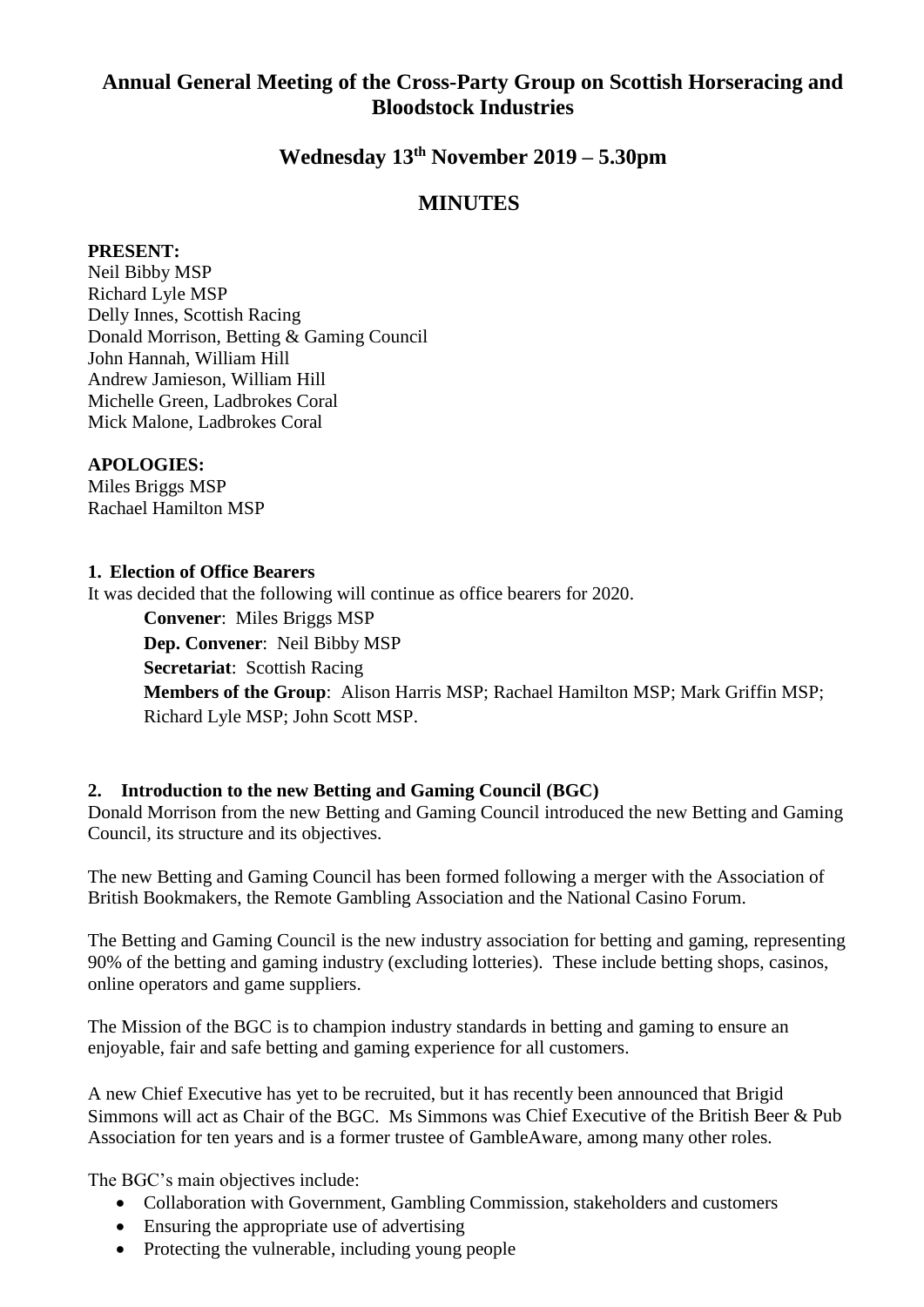- Maintaining the highest staff and training standards across the industry
- Championing the community value of betting and gaming across the UK

# **Gambling Industry**

Gambling is a popular leisure activity, enjoyed by 46% of British adults who gamble at least once a month, this is compared to 63% of adults in Scotland who gamble on a regular basis. The vast majority of people who gamble, do so responsibly. In 2017, only 0.8% of gamblers in Scotland were classed as problem gamblers. Across the UK the level of problem gamblers has remained "statistically stable" over the past ten years.

# **Economic Contribution of Betting & Gaming**

The industry supports 106,670 employees in the UK. Betting shops alone support 52,160 jobs, including around 5,000 employees across Scotland in around 1,000 betting shops. The industry contributes £3.2billion in tax annually.

The industry voluntarily contributes £9.6m every year to support Gamble Aware's research, training and education programme, along with a further £9.7m to other charities and support groups in Britain tackling problem gambling.

The betting industry also contributes £350m to horseracing through the horseracing levy, media rights and sponsorship partnerships. Every betting shop in Scotland contributes around £30,000 through the levy.

# **Corporate & Social Responsibility (CSR)**

The BGC recently published a CSR report which showcases an industry committed to its people and communities with a wealth of activity encompassing:

- responsible gambling
- health & well-being
- education and sport
- employee volunteering social inclusion
- sustainability

Scotland has been leading the way in working with the third sector.

# **Responsible Gambling Measures**

The BGC's Executive Committee are finding ways to improve the safeguards that are currently in place, such as:

- Self-exclusion across industry in online casinos and betting shops
- Deposit limits, cooling off periods for online customers
- Ability to set time/spend limits and mandatory alerts in betting shops
- Funding for GambleAware and other charities
- Technology to monitor player behaviour
- Trained staff
- Whistle to whistle ban on TV betting adverts
- Industry wide Responsible Gambling Week

# **Safer Gambling Commitments**

The industry is committed to 22 new commitments, the highlights being:

- Preventing underage gambling and protecting young people
- Increasing support for treatment of gambing harm